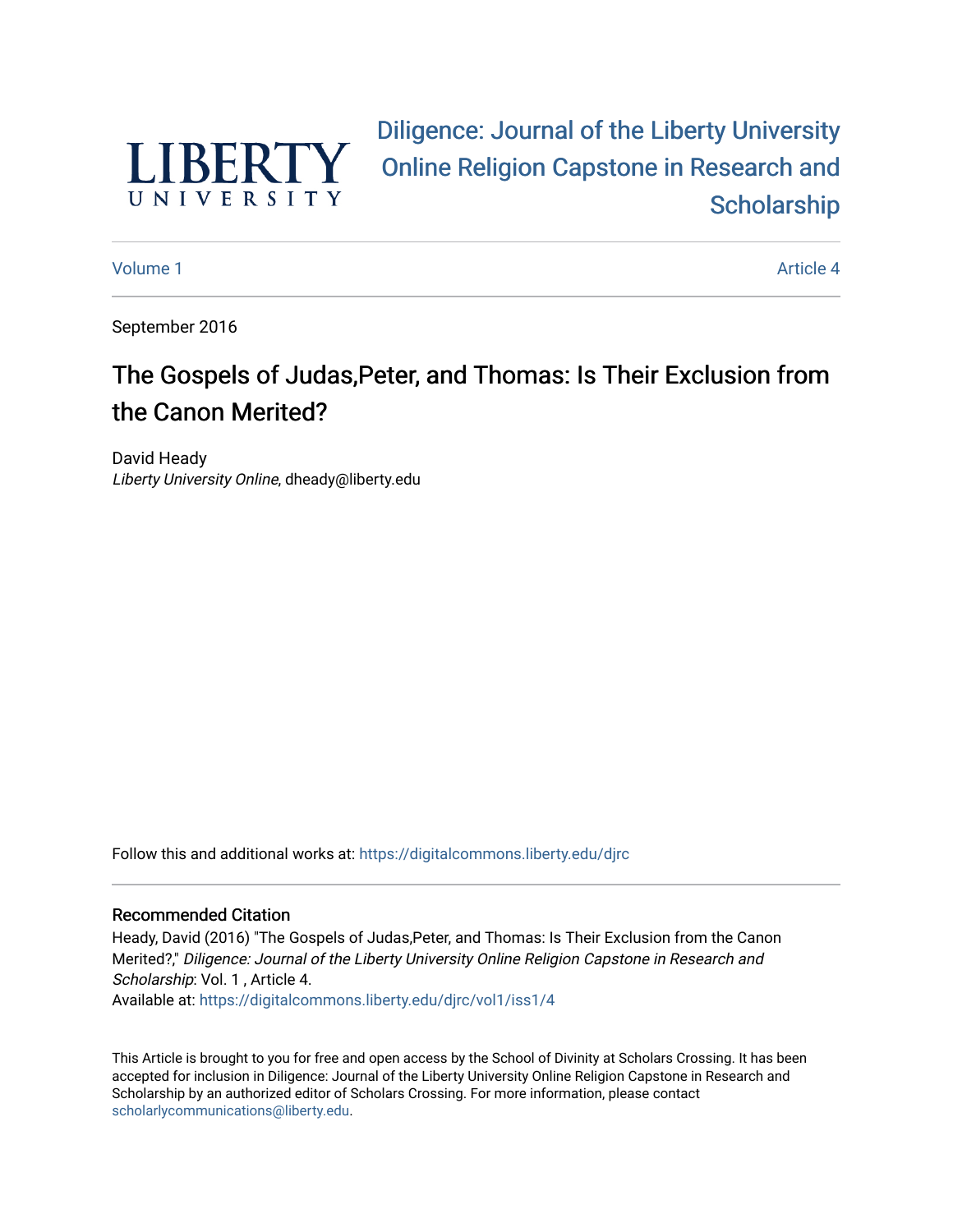The Gospels of Peter, Judas, and Thomas:

Is Their Exclusion from the Canon Merited?

David Heady

RLGN 490-D01: Research and Scholarly Capstone

April 24, 2017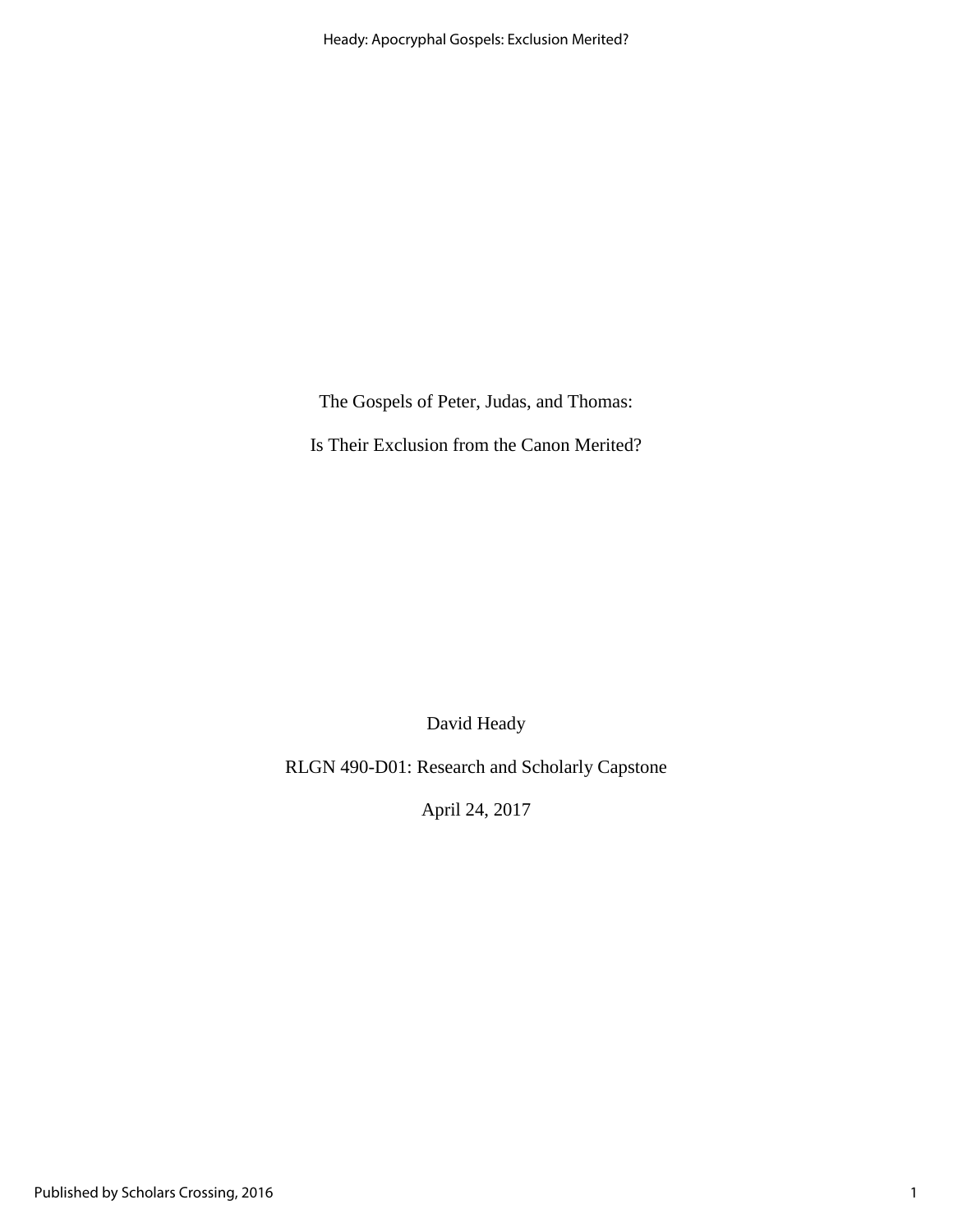## **Introduction**

Throughout all human history, tension has existed between truth and error. When God placed humanity in Eden, He instructed, "Of the tree of the knowledge of good and evil you shall not eat, for in the day that you eat of it you shall surely die" (Genesis 2:17).<sup>1</sup> Not long after this, Satan came and flatly contradicted God by saying, "You will not surely die" (Genesis 3:4b). In that moment, mankind was faced with the choice to believe either God or the serpent. All human history has been marred by the effects of the choice made that day.

While the ages have passed and times have changed, Satan's attack on God's truth has in no way subsided. Although he might not take on the form of a serpent and verbally challenge the veracity of God's truth, this in no way precludes his deceitful agenda. Similarly, despite the fact that God no longer physically walks with and audibly talks to humanity, He has nevertheless made His truth available in the form of His written Word. Hence, Satan's attacks on God's truth in the modern setting primarily take the form of undermining God's written (rather than spoken) Word.

One way Satan has attempted to undermine God's Word has been by trying to introduce error into the canon of Scripture. Since the time of the first-century church, many writings have claimed to be Scripture; however, only twenty-seven have found their way into the canon. Those that have been rejected access into the canon are designated as *apocryphal.* The apocryphal writings take many forms, some of which include apocryphal gospels, epistles, and acts. The *Holman Illustrated Bible Dictionary* explains, "When the term *apokruphos* occurs in the NT, it simply means 'hidden things'."<sup>2</sup> However, it goes on to explain, "In the formation of the

<sup>&</sup>lt;sup>1</sup> Scripture quotations are from The English Standard Version Bible, Crossway, 2001.

<sup>2</sup> Chad Brand, ed., et al., *Holman Illustrated Bible Dictionary,* rev. ed. (Nashville, TN: Holman, 2003), s.vv. "Apocrypha, New Testament."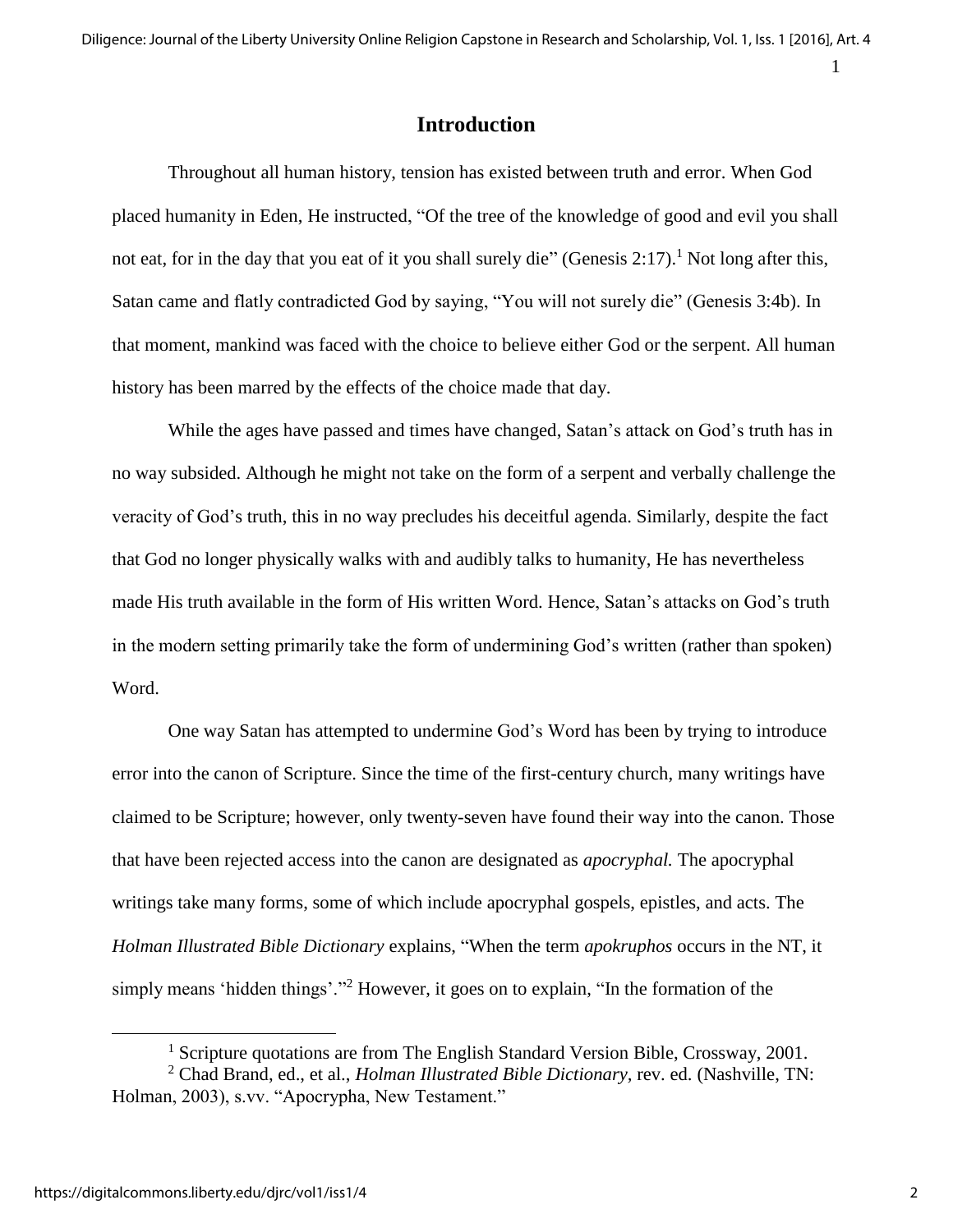Christian canon of Scripture, 'apocrypha' came to mean works that were not divinely inspired and authoritative."<sup>3</sup> Three of the most popular apocryphal works are the gospels of Judas, Peter, and Thomas. They will be compared and contrasted with the canonical Gospels to determine if their exclusion is justified. After examining the most basic characteristics of the canonical Gospels, such as dates of origin, authorship, and coherence of material, it would appear that these three apocryphal gospels do not merit inclusion into the canon of Scripture.

## **Delimitations**

It is no secret that, "Historically, Protestant theology has embraced the Bible as the standard and authority of belief and practice," as John Peckham points out.<sup>4</sup> Therefore, the process of granting a writing entrance into the canon is of the utmost importance. Volumes have been written concerning canonical models. Canonical models are essentially the rationale used to determine a writing's canonicity. About 35 years ago, Brevard Childs asserted, "The problem of canon turns on the failure to reach an agreement regarding the terminology."<sup>5</sup> Peckham argues, "The fundamental question is whether the canon is determined by humans or by God."<sup>6</sup> He concludes that everyone in this debate falls into one of the following two groups: those who believe "the canonization of Scripture to be something officially or authoritatively imposed upon certain literature" and those who believe "that the canon was not determined, but recognized."<sup>7</sup> B. B. Warfield's comments represent the latter view. He says, "The Canon of the New Testament

 $3$  Ibid.

<sup>4</sup> John C. Peckham, "The Canon and Biblical Authority: A Critical Comparison of Two Models of Canonicity," *Trinity Journal* 28, no. 2 (Fall 2007): 229. Accessed March 31, 2017. http://www.galaxie.com.ezproxy.liberty.edu/article/trinj28-2-05?highlight=canon.

<sup>5</sup> Brevard S. Childs, *Introduction to the Old Testament as Scripture* (Philadelphia, PA: Augsburg Fortress, 2011), 51.

<sup>6</sup> Peckham, "The Canon and Biblical Authority," 229.

<sup>7</sup> Ibid., 230.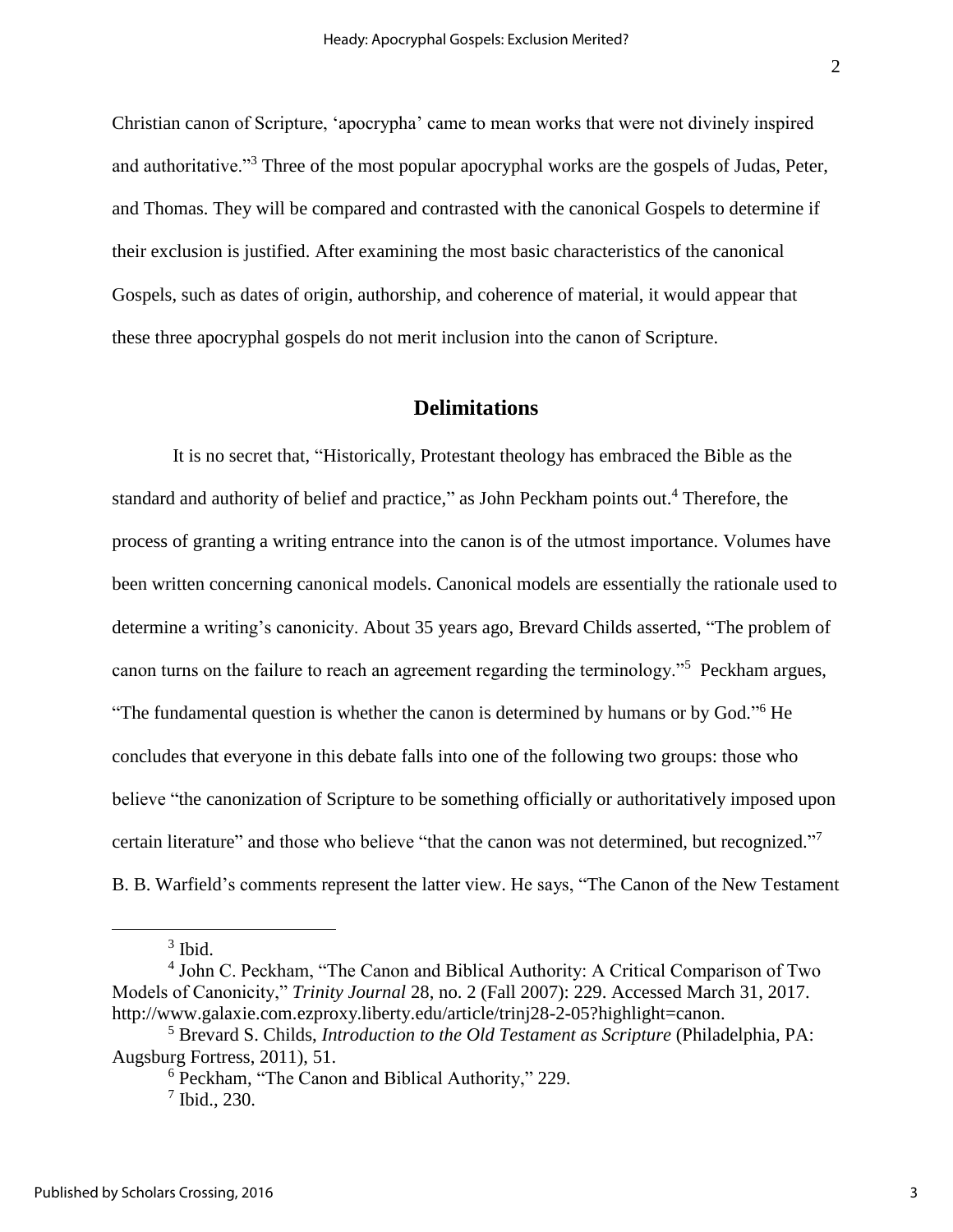was completed when the last authoritative book was given to any church by the apostles, and that was when John wrote the apocalypse, about A.D. 98."<sup>8</sup> Michael Kruger's comments have been very helpful in the discussion of canon. He has argued that one's definition of canon should be multifaceted in that it entails exclusive,  $9$  functional,  $10$  and ontological  $11$  elements. This is due to the fact that

While the exclusive definition correctly reminds us that a general consensus on the boundaries of the canon was not achieved until the Fourth Century, it can give the misleading impression that there was little agreement over the core books prior to this time period. While the functional definition correctly reminds us that New Testament books served as an authoritative norm at quite an early time, it still does not address what these books are in and of themselves. While the ontological definition brings the necessary balance to both of these approaches—offering a reminder that these books do not *become* canonical simply by the actions of the church—it too cannot stand alone. To have only the ontological definition would lead us to wrongly conclude that these books were basically lowered from heaven as a completed canon with no development or history in the real world. Ironically, then, perhaps the debate over canon is best addressed not by choosing one definition, but by allowing for the legitimacy of multiple definitions that interface with one another. If canon is a multi-dimensional phenomenon, then perhaps it is best defined in a multi-dimensional fashion.<sup>12</sup>

Regardless of one's canonical model, whether it be simple or sophisticated, the fact remains that

the canon exists. Furthermore, the writings contained therein hold certain common

characteristics. Therefore, if additional writings are to be added to the existing canon, they must

also share those common characteristics.

<sup>8</sup> Benjamin Breckinridge Warfield, *The Inspiration and Authority of the Bible.* 2 nd ed. (Phillipsburg, NJ: P&R Publishing, 1980), 415.

<sup>&</sup>lt;sup>9</sup> Michael J. Kruger, "The Definition of the Term 'Canon:' Exclusive or Multidimensional?" *Tyndale Bulletin* 63, no. 1 (NA, 2012): 3. Accessed April 2, 2017. http://www.galaxie.com.ezproxy.liberty.edu/article/tynbul63-1-01?highlight=canon.

 $10$  Ibid., 9.

 $11$  Ibid., 14.

 $12$  Ibid., 20.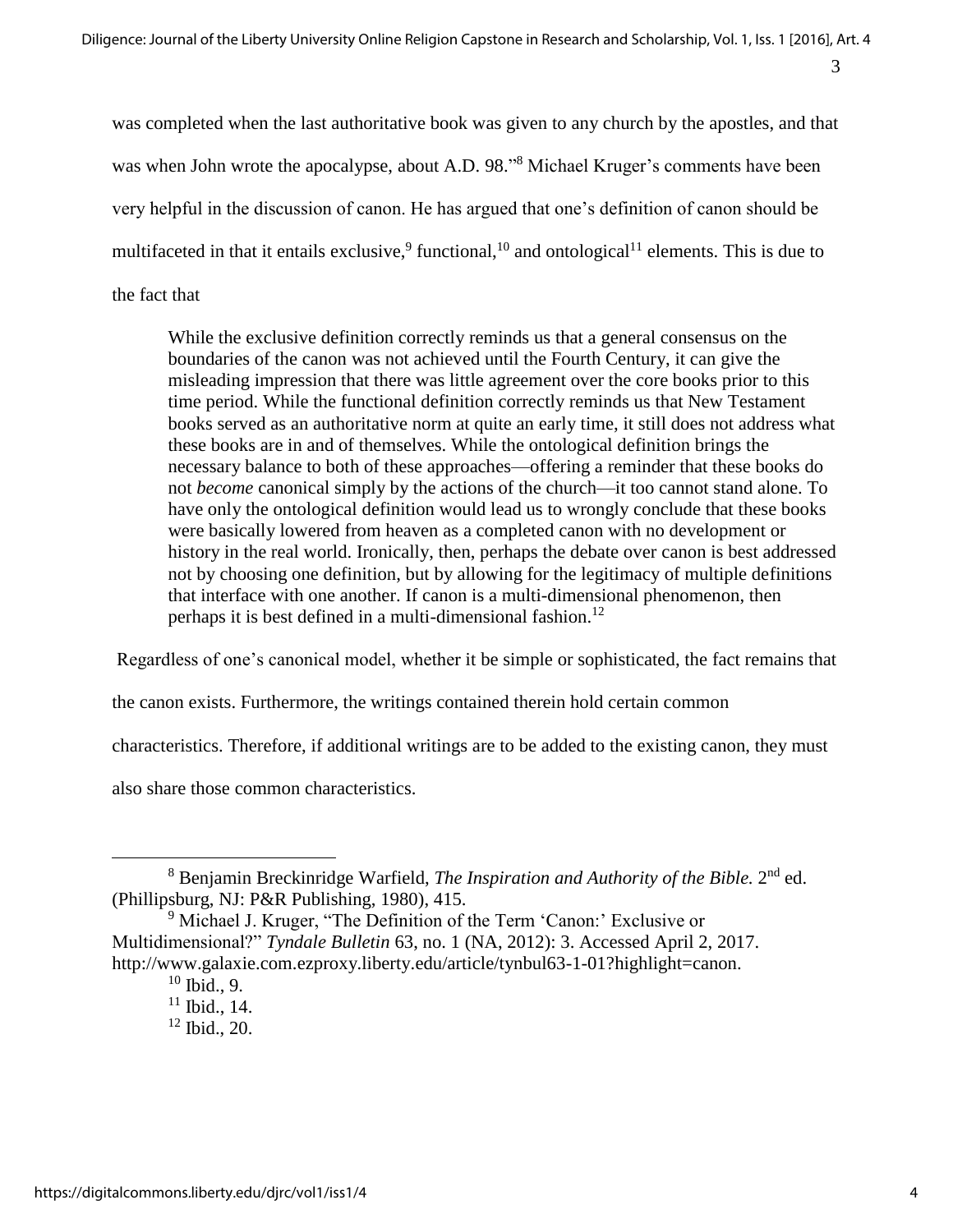## **Dates of Origin**

The date of origin is a crucially important criterion for determining canonicity. This is because the Gospels have traditionally been believed to be eye-witness testimonies that pertain to the life and teachings of Christ. Richard Bauckham affirms this when he says, "The Gospels are testimony. This does not mean that they are testimony rather than history. It means that the kind of historiography they are is testimony."<sup>13</sup> For this to be possible, the author would have to have been alive during Jesus' ministry or have interviewed someone who was. The later the writing's origin, the less plausible this would be. As Kruger points out, "Given that there are very few extant Christian writings outside the New Testament that can reasonably be dated to the first century, there simply are not many other potential candidates for canonicity."<sup>14</sup>

#### **Canonical Gospel of Matthew**

Suggestions regarding Matthew's date of origin have undergone a significant shift in the last 20 years. It was previously believed with relative certainty that Matthew composed his Gospel after 70 A.D. This was primarily due to critical scholars positing that Matthew could not have had knowledge of the temple's impending destruction.<sup>15</sup> However, the patristic witnesses

<sup>13</sup> Richard Bauckham, *Jesus and the Eyewitnesses: The Gospels as Eyewitness Testimony*  (Grand Rapids, MI: Eerdmans Publishing Company), 15. Accessed May 6, 2017. http://web.b.ebscohost.com.ezproxy.liberty.edu/ehost/ebookviewer/ebook/bmxlYmtfXzEwNTg1 MTZfX0FO0?sid=00f5ecb6-4ff8-4bbb-8519-

<sup>313</sup>a5cdd454d@sessionmgr102&vid=2&format=EK&rid=1

<sup>14</sup> Michael J. Kruger, *Canon Revisited: Establishing the Origins and Authority of the New Testament Books* (Wheaton, IL: Crossway, 2012), 121. Accessed April 8, 2017. http://ezproxy.liberty.edu/login?url=http://search.ebscohost.com/login.aspx?direct=true&db=nle bk&AN=1140484&site=ehost-live&scope=site.

<sup>15</sup> Andy M. Woods, "The Purpose of Matthew's Gospel: Part 1," *Journal of Dispensational Theology* 11, no. 33 (August, 2007): 13-14. Accessed April 5, 2017. http://www.galaxie.com.ezproxy.liberty.edu/article/jodt11-33- 01?highlight=%22Date%22%20Gospels%20gospel%20matthew%20mark%20luke%20john.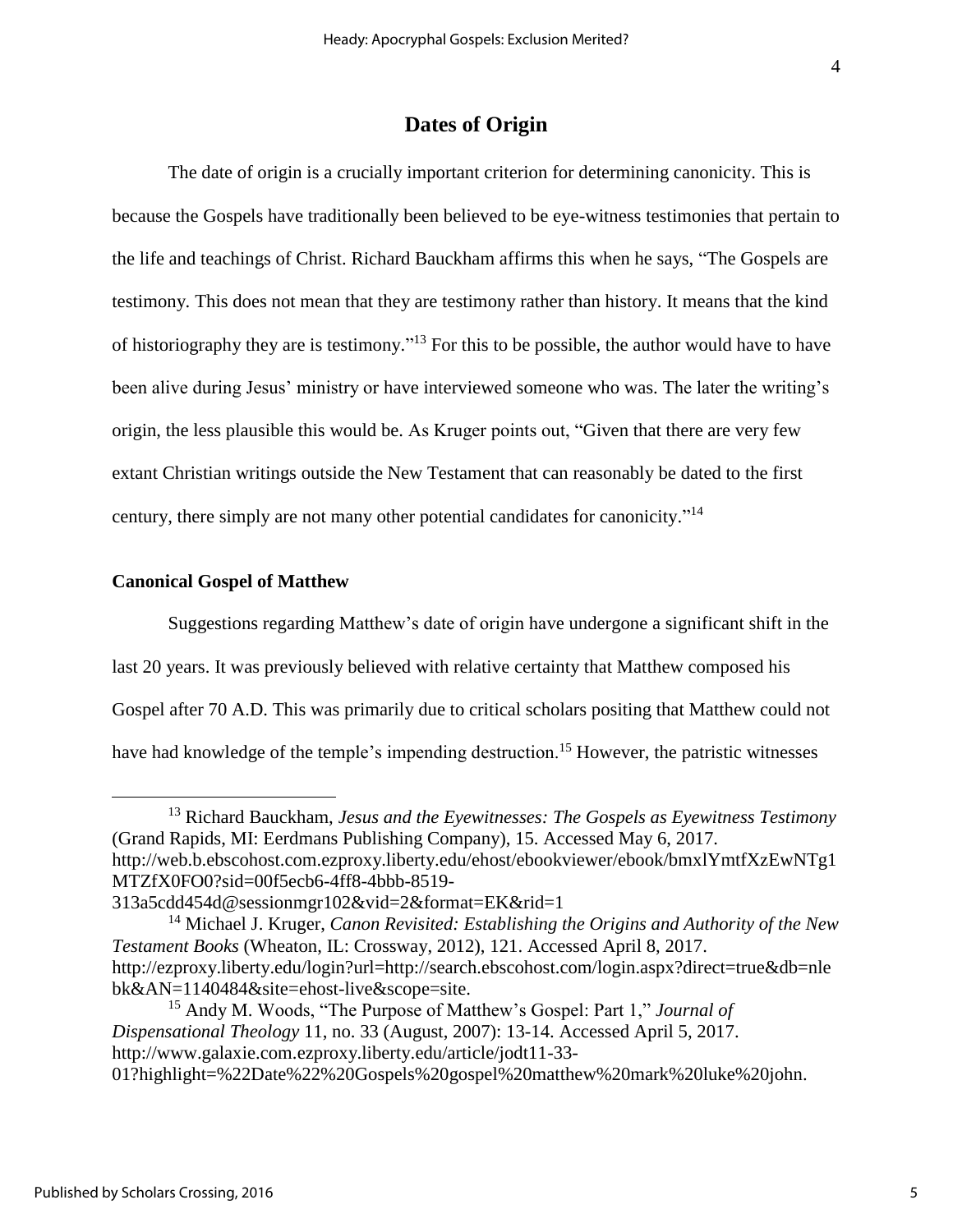place the date of origin prior to 70 A.D. Andy Woods points out, "Irenaeus. . . says that the book was written during Nero's reign while Peter and Paul were in Rome. Since these apostles were martyred in AD 67–68, the book obviously had to have been written prior to this time."<sup>16</sup> Woods personally favors a Matthean priority and therefore states, "A date of AD 45–50 for the composition of Matthew's Gospel seems appropriate."<sup>17</sup> Based on the sources consulted, this would seem to be the current consensus among conservative New Testament scholars.

#### **Canonical Gospel of Mark**

A great deal of debate has existed about Markan priority. It is beyond the scope of this paper to attempt to settle this dispute, especially considering that Markan priority does not affect its date of origin as much as it does Matthew and Luke's. The consensus among conservative scholars would seem to be that Mark was composed sometime in 60-70 A.D. This is based primarily on two elements. First, early church tradition strongly affirms that Mark was written while Peter was in Rome during Nero's persecution, which is historically dated 64-68 A.D.<sup>18</sup> Furthermore, C. A. Evans argues, "Careful study of Mark 13 and a few related passages suggests that the Gospel of Mark was published in the early stages of the Jewish war with Rome (AD 66-  $70$ )."<sup>19</sup>

#### **Canonical Gospel of Luke**

Like Matthew's, Luke's date of origin hinges on the priority of Mark. If Mark is given priority, it is assumed that Luke was written sometime very soon after (i.e. late 60s to early 70s

<sup>16</sup> Ibid., 14.

 $17$  Ibid.

<sup>18</sup> Brand, *Holman Illustrated Bible Dictionary,* s.vv. "Mark, Gospel of."

<sup>19</sup> T. Desmond Alexander, ed., et al., *New Dictionary of Biblical Theology: Exploring the Unity and Diversity of Scripture* (Downers Grove, IL: Inter-Varsity Press, 2000) s.v. "Mark."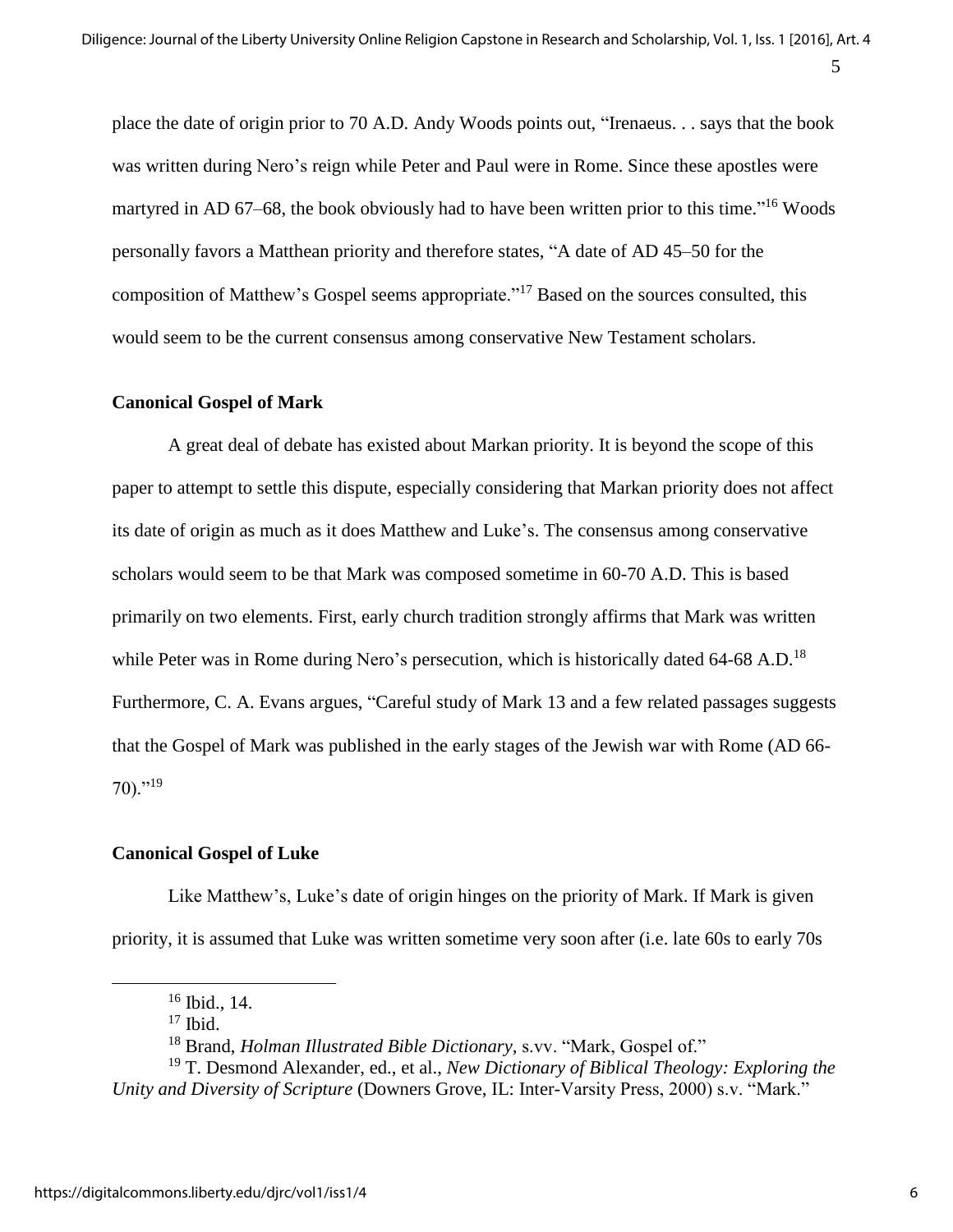A.D.). However, if Matthew is given priority, an early 60s A.D. date of origin is generally favored. It seems also that the absence of certain facts from Luke's gospel favors an earlier date. These absent facts include the persecution of Nero, the death of Peter and Paul, the revolt of the Jews, and the destruction of the temple. Given the absence of the facts, "It seems best, then, to date the writing of Luke somewhere between A.D. 61 and 63. $^{20}$ 

#### **Canonical Gospel of John**

Like Matthew, John is another Gospel whose date of origin is under reconsideration. For many years, the favored date of John has been 80-90 A.D. However, many scholars have lately begun to favor an earlier date. Thomas Stegall points out, "Though the later-date position in the 80s-90s is still the majority opinion among Johannine commentators and scholars, there have been several scholars in the last century who have made an equally plausible case for an earlier pre-A.D. 70 date.<sup>221</sup> He points out that it seems unreasonable to think that had John penned his Gospel after 70 A.D. He would have excluded the account of the temple's destruction from it.<sup>22</sup> After a lengthy presentation of the data supporting the different dates of origin, he concludes, "The existing evidence reasonably eliminates any possible dates that fall outside the range of roughly the 60s-90s A.D., with the weight of evidence slightly favoring a date before A.D. 70.<sup>723</sup>

Hence, there are differing opinions regarding the specific dates of origin for each of the canonical Gospels. However, the point of convergence would seem to be that they all very likely

<sup>21</sup> Thomas L. Stegall, "Reconsidering the Date of John's Gospel," *Chafer Theological Seminary Journal* 14, no. 2 (Fall, 2009): 83. Accessed April 6, 2017. http://www.galaxie.com.ezproxy.liberty.edu/article/ctsj14-2- 04?highlight=%22Date%22%20Gospels%20gospel%20matthew%20mark%20luke%20john.  $22$  Ibid., 84.

<sup>20</sup> Brand, *Holman Illustrated Bible Dictionary,* s.vv. "Luke, Gospel of."

 $23$  Ibid., 102.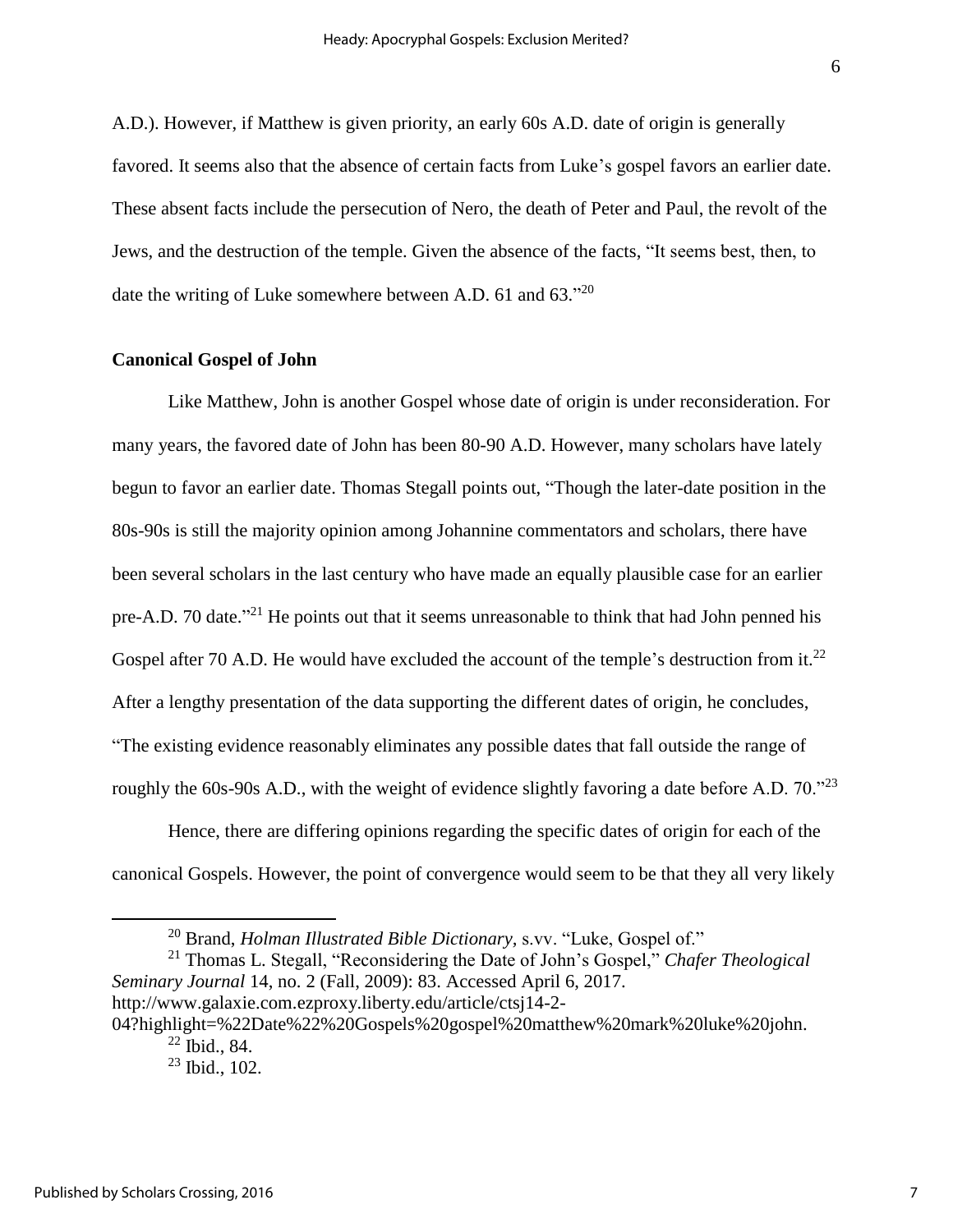could have been written in the first century. This would allow for them to have been written by someone who had been an eyewitness to Christ's ministry or someone who had interviewed just such a person.

## **Apocryphal Gospel of Peter**

No small amount of literature has been written pertaining to the apocryphal gospel of Peter. While a few attempts have been made to place its date of origin into the first century, they have generally been met with great resistance from scholars of a wide variety. Bart Ehrman states, "There are reasons for dating the text to a period after the canonical Gospels, probably sometime in the beginning or middle of the second century.<sup>"24</sup> On this point, Dr. Ehrman and Dr. Kruger agree. Kruger affirms, "Its [Gospel of Peter] composition dates form [*sic*] the middle of the second century, most likely in Syria."<sup>25</sup> Paul Foster goes even further by affirmatively stating, "Theories that attempt to press the text of the Gospel of Peter, or a source embedded within it, back into the first century are not sustainable. The text is best understood as a reflection on canonical traditions, and it also demonstrates theological trajectories that are part of later Christianity."<sup>26</sup> Hence, it would appear that the gospel of Peter could not have been written by someone who had walked with Christ or who had interviewed someone who had.

<sup>24</sup> Bart D. Ehrman and Zlatko Plese. *Apocryphal Gospels: Texts and Translations*  (Oxford, New York: Oxford University Press, 2011), 376. Accessed April 6, 2017. http://site.ebrary.com.ezproxy.liberty.edu/lib/liberty/detail.action?docID=10521082.

<sup>25</sup> Kruger, *Canon Revisited*, 329.

<sup>26</sup> Paul Foster, "The Gospel of Peter," *The Expository Times* 118, no. 7 (July, 2016): 324. Accessed April 6, 2017. http://dx.doi.org.ezproxy.liberty.edu/10.1177%2F0014524607077127.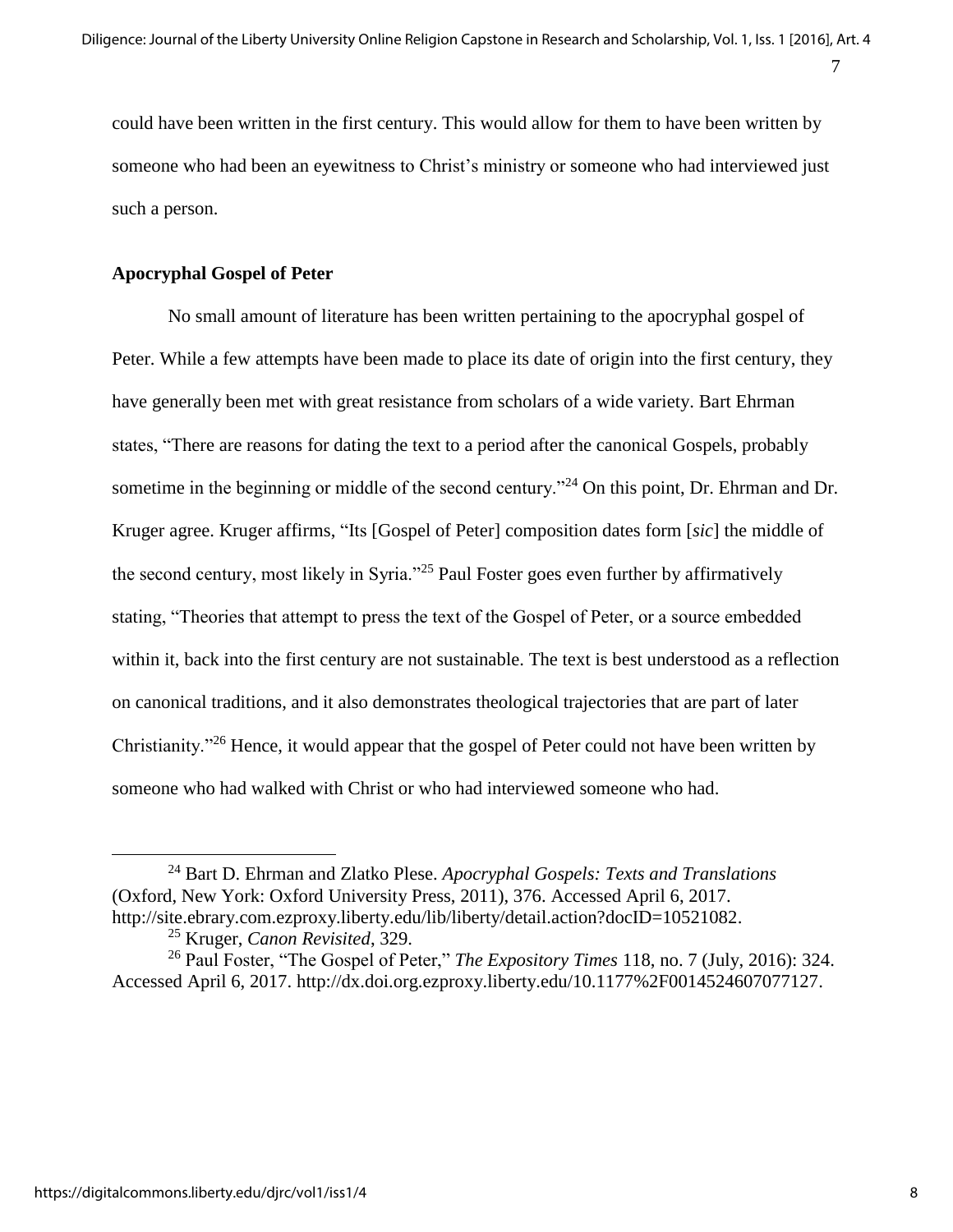## **Apocryphal Gospel of Judas**

The apocryphal gospel of Judas has also received a vast amount of attention in the world of New Testament studies. While opinions may vary about many aspects of the gospel of Judas, its date of origin is not one of them. Patristic interaction with this gospel has led scholars to place its date of origin somewhere in the 140-220 A.D. range. Ehrman has posited, "Since the book had been in circulation before it came to Irenaeus's attention, a date of 140–150 CE seems plausible."<sup>27</sup> Foster has come to similar conclusions and asserts, "The first edition of the Gospel of Judas was almost certainly written in Greek, probably sometime between 140 and 200 ce."<sup>28</sup> Simon Gathercole, based on a lengthy examination of the gospel of Judas and of Gnosticism in the first three centuries, feels that the apocryphal gospel of Judas shares strong similarities with other gnostic literature written from the mid-second to early-third centuries; therefore, "Sometime between 140 and 220 is a reasonable estimate of when the original Greek text of the Gospel of Judas was composed."<sup>29</sup>

#### **Apocryphal Gospel of Thomas**

Perhaps the most famous of all the apocryphal works is the gospel of Thomas. Indeed, admission into the canon has been argued for more strongly for the gospel of Thomas than for any other apocryphal work. As is the case with Peter and Judas, the general consensus is that Thomas originated in the mid-to-late second century.<sup>30</sup> After an in-depth analysis of and

<sup>27</sup> Ehrman, *Apocryphal Gospels,* 390.

<sup>28</sup> Paul Foster, *The Non-Canonical Gospels* (New York City, NY: Bloomsbury Publishing, 2008), 86. Accessed April 8, 2017.

http://site.ebrary.com.ezproxy.liberty.edu/lib/liberty/reader.action?docID=10427233&ppg=1. <sup>29</sup> Simon Gathercole, *The Gospel of Judas: Rewriting Early Christianity* (Oxford, New

York: Oxford University Press, 2007), 140. Accessed April 8, 2017.

http://site.ebrary.com.ezproxy.liberty.edu/lib/liberty/reader.action?docID=10199724&ppg=1. <sup>30</sup> Kruger, *Canon Revisited*, 328.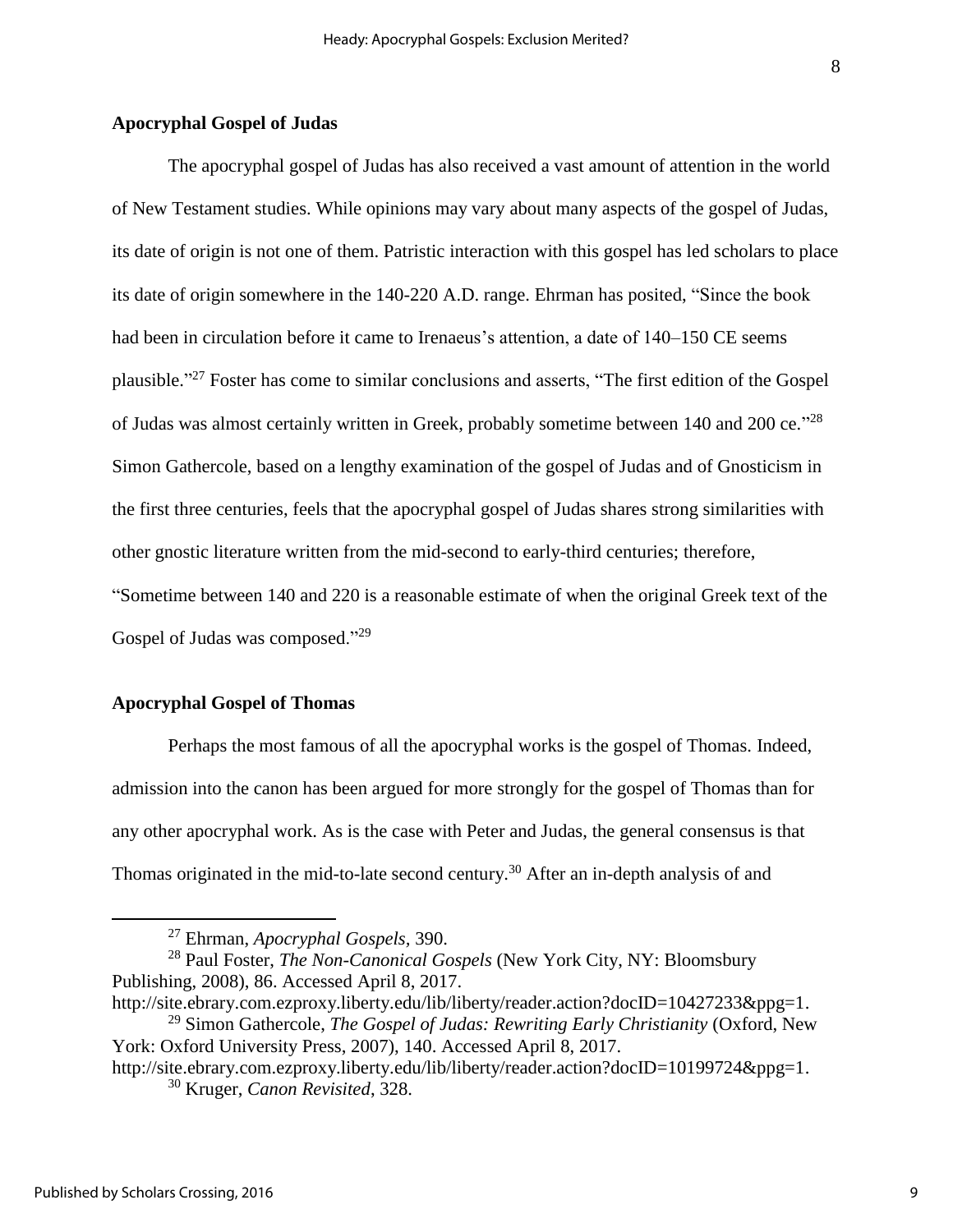comparison between Tatian's *Diatessaron* and the gospel of Thomas, Nicholas Perrin concludes that Thomas "was written in Syriac, as a piece, showing dependence on the first Syriac gospel record, Tatian's Diatessaron (c. AD 173).<sup>331</sup> Joshua Jipp, through examination of the early church's distanciation from Judaism, comes to a similar conclusion. He explains, "Based on the texts examined above that demonstrate a strong disassociation of Christianity from its Jewish heritage, it is safe to conclude that Gos. Thom. should be dated somewhere between the end of the first century at the earliest and the mid second century at the latest."<sup>32</sup> Based on arguments of this nature, John Jelinek states, "The burden of proof falls upon those who desire to reject the traditional date for the book (140 A.D.) and thus prove an earlier setting for Thomas."<sup>33</sup>

Therefore, to give any one of these three apocryphal works canonical status would set a precedent. It would be the only book in the canon to have a date of origin that is not just in the second century but is well into it. However, if other compelling reasons for allowing its entrance were evident, perhaps the date of origin could be overlooked. One such reason could be authorship.

<sup>31</sup> Nicholas Perrin, "Thomas: The Fifth Gospel?" *Journal of the Evangelical Theological Society* 49, no. 1 (March, 2006): 69. Accessed April 3, 2017. http://www.galaxie.com.ezproxy.liberty.edu/article/jets49-1- 05?highlight=%22Gospel%20of%20Thomas%22.

 $32$  Joshua W. Jipp, "Dating Thomas: Logion 53 as a Test Case for Dating the Gospel of Thomas within an Early Christian Trajectory," *Bulletin for Biblical Research* 20, no. 2 (NA, 2010): 254. Accessed April 3, 2017. http://www.galaxie.com.ezproxy.liberty.edu/article/bbr20-2- 05?highlight=%22Gospel%20of%20Thomas%22.

<sup>33</sup> John A. Jelinek, "The Parable of the Lost Sheep in the Gospel of Thomas," *Michigan Theological Journal* 5, no. 1 (Spring, 1994): 55. Accessed, April 3, 2017. http://www.galaxie.com.ezproxy.liberty.edu/article/mtj05-1- 02?highlight=%22Gospel%20of%20Thomas%22.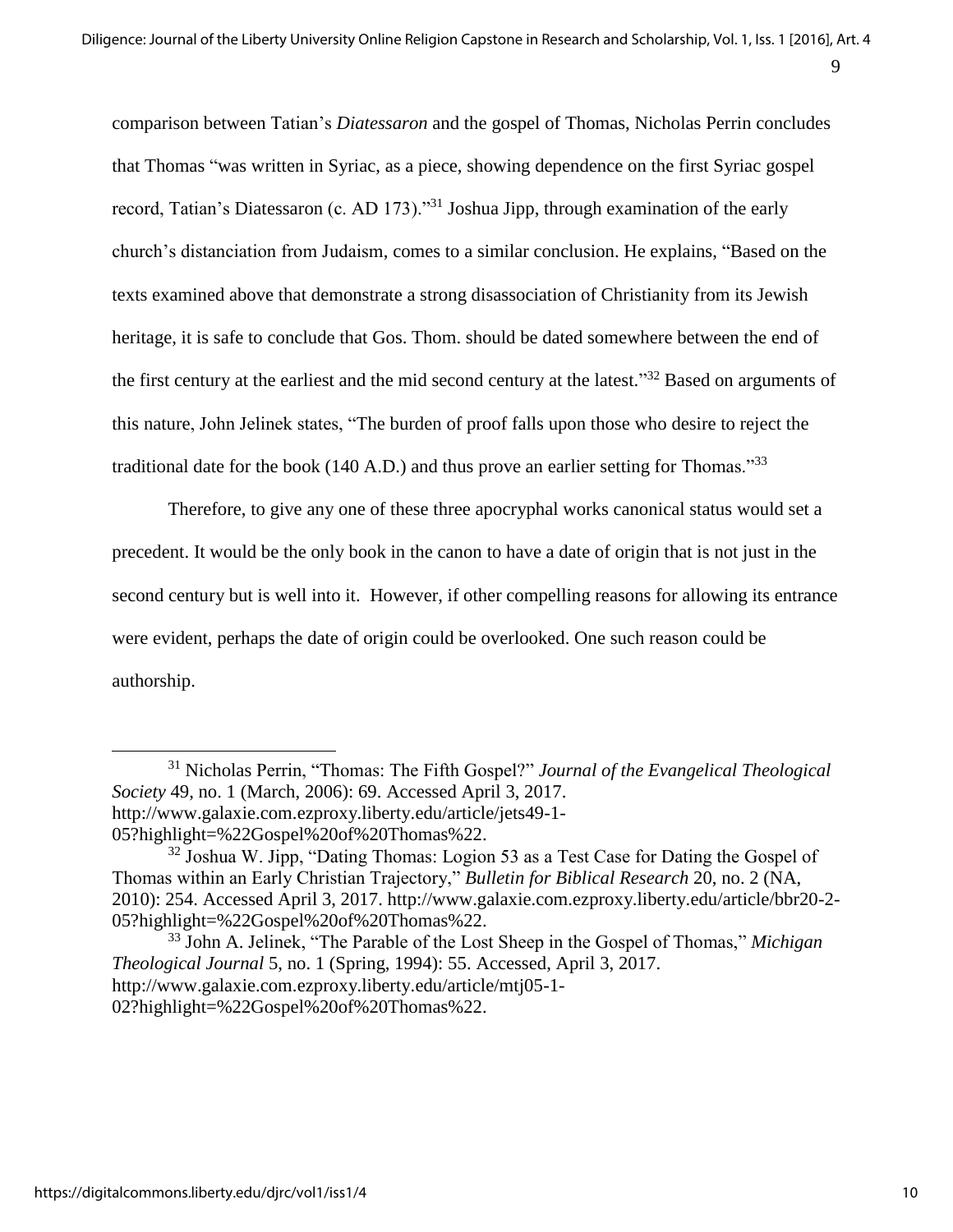## **Authorship**

While in theory God could use anyone to compose His Word, there is an observable pattern in the men God used to write the twenty-seven books of the New Testament canon. All of the New Testament authors were either disciples of Christ, disciples of the apostles, or apostles. This position is strongly supported by evidence from the books themselves and by the testimony of the early church fathers.<sup>34</sup>

#### **Canonical Gospel**

The early church fathers give strong affirmation of the canonical Gospels being written by the men whose names are assigned to them. The patristic affirmation of Matthew, the taxcollector and disciple of Christ, as the author of the Gospel of Matthew is compelling. It is so compelling that Andy Woods points out, "The virtual unanimous voice of the early church is that Matthew is the book's author."<sup>35</sup> Given this fact, one wonders how this strong tradition could have developed if it were not true. It seems that, somewhere along the line, if there were any reason to doubt the book's authenticity, one of the church fathers would have; however, that doubt is nowhere to be found until the Age of the Enlightenment. While patristic affirmation of Mark authoring the book that carries his name might not be as unanimous as with Matthew, it is nonetheless still very strong. Black explains, "Tradition asserts explicitly that Mark is the result of a series of lectures given by Peter in Rome to a distinguished audience that included a number of high-ranking officers from the Roman Praetorium."<sup>36</sup> As Peter's companion and fellow

02?highlight=%22Date%22%20Gospels%20gospel%20matthew%20mark%20luke%20john.

<sup>34</sup> David Alan Black, "The Historical Origins of the Gospels," *Faith and Mission* 18, no. 1 (Fall, 2000): 21-38. Accessed April 5, 2017.

http://www.galaxie.com.ezproxy.liberty.edu/article/fm18-1-

<sup>35</sup> Woods, "The Purpose of Matthew's Gospel," 5.

<sup>&</sup>lt;sup>36</sup> Black, "The Historical Origins of the Gospels," 36.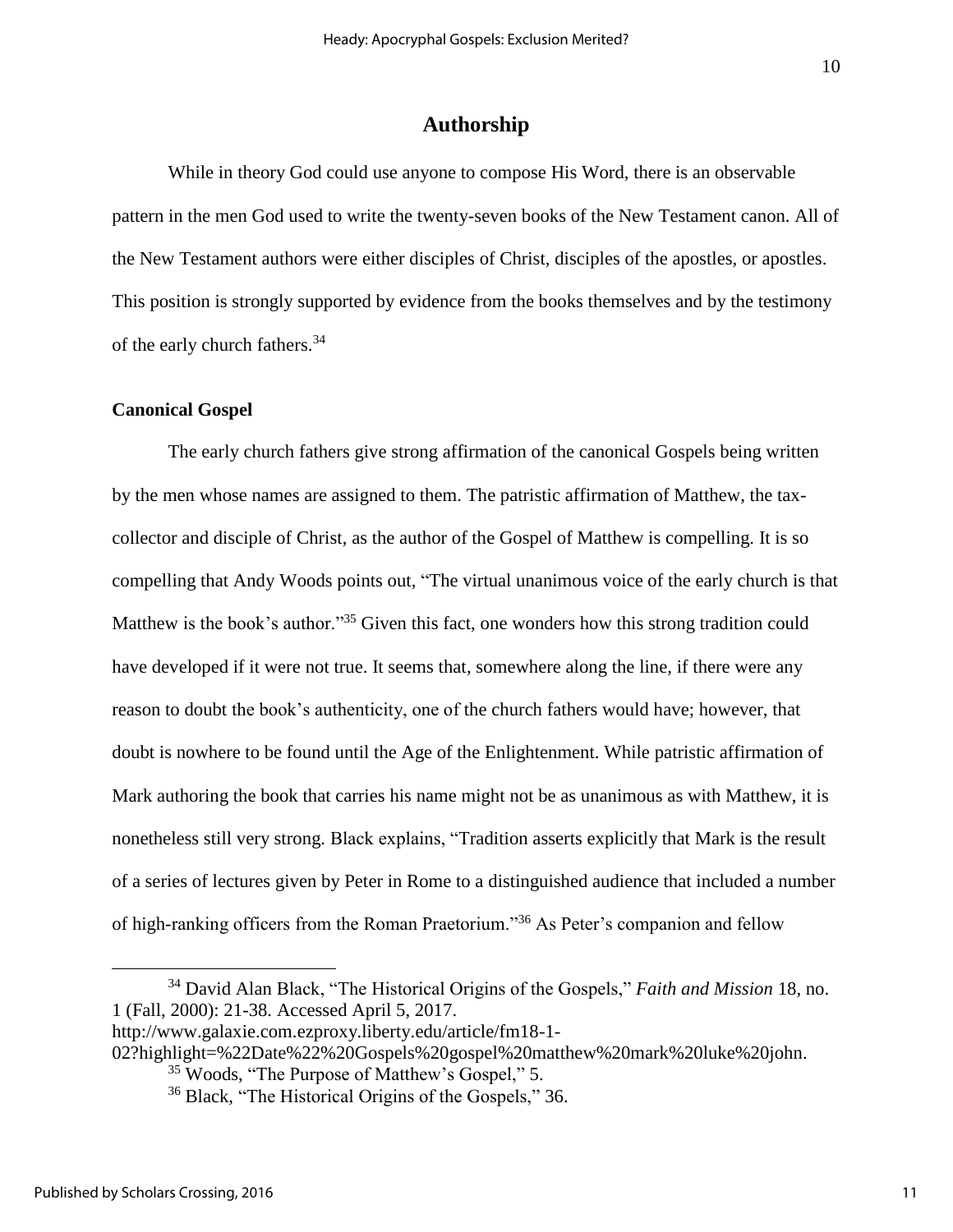laborer, Mark, led by the Holy Spirit, recorded the words of Peter as he shared the story of Jesus at Rome. Matthew and Mark are not the only canonical Gospels that the early church fathers wrote about, though. Second-century lists of sacred books "dating from between A.D. 160 and 190 agree that Luke, the physician and companion of Paul, wrote the Gospel of Luke," according to Brand.<sup>37</sup> Of all the canonical Gospels, John's authorship is probably the least well-supported in the patristic writings. Despite this fact, "There is good reason for thinking that John wrote it and that he was the beloved disciple who leaned on Jesus' breast."<sup>38</sup> Bauckham explains that, when we "take into account that the identity of the Beloved Disciple was certainly known to some of the Gospel's first hearers or readers. . .then it becomes very likely that, when the Gospel first circulated beyond the Christian community in which it was written, it was accompanied by at least oral information as to its author and that the ascription of the Gospel to John is correct."<sup>39</sup>

## **Apocryphal Gospels**

 $\overline{a}$ 

The Apocryphal gospels do not share the strong affirmation of authorship among the patristic writers with the canonical Gospels. In fact, it is quite difficult to find information pertaining to their authorship. For example,<sup>40</sup> Kruger points out, "The broad consensus is that *Thomas* was written. . .by an unknown author (certainly not the apostle Thomas)." That is not to say that the patristic writers do not mention them. However, the discussion largely centers on their content rather than their source. Unfortunately, a great deal of uncertainty surrounds the

<sup>37</sup> Brand, *Holman Illustrated Bible Dictionary,* s.vv. "Luke, Gospel of."

<sup>&</sup>lt;sup>38</sup> Walter A. Elwell, ed., *Evangelical Dictionary of Theology*, 2<sup>nd</sup> ed. (Grand Rapids, MI: Baker Academic, 2001), s.v. "John, Theology of."

<sup>39</sup> Bauckham, *Jesus and the Eyewitnesses,* 425.

<sup>40</sup> Kruger, *Cannon Revisited,* 328.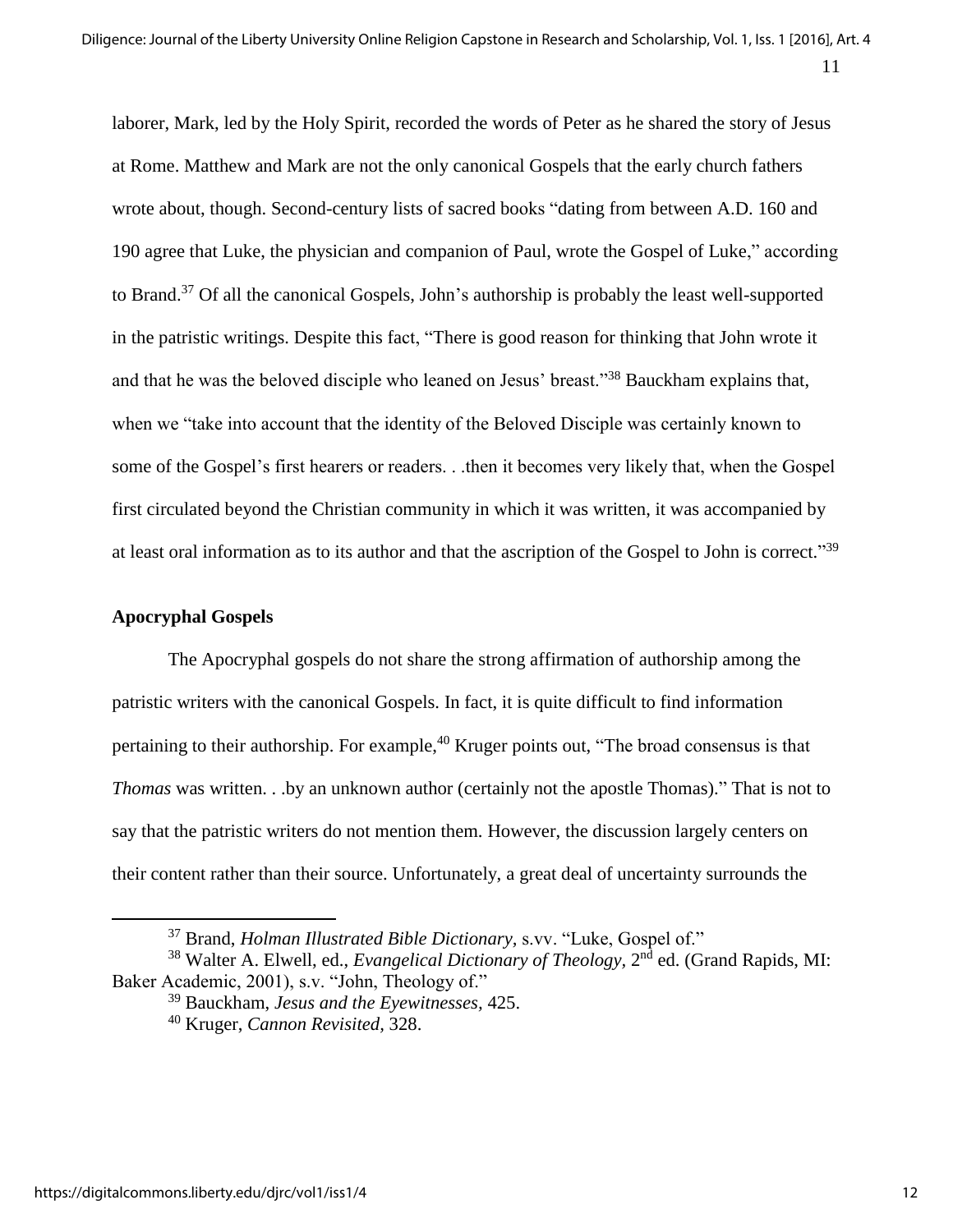authors of these works. Based on that ambiguity, it would seem unwise to grant them a place in the New Testament canon.

## **Coherence of Material**

One aspect of Scripture that affirms its divine origin is its coherence. Only through the active work of God could multiple men write multiple books in multiple languages, on multiple continents, over the span of multiple centuries to produce such a unified and cohesive work. Therefore, if a work were to be added to the canon, it would have to reflect that same level of cohesiveness with the other books already in the canon. A brief overview of the content of the apocryphal works in question will reveal if they pass the cohesion test.

#### **Apocryphal Gospel of Peter**

One way that Scripture exhibits cohesion is through fulfilled prophecy. In the opening verse of Psalm 22, the author writes, "My God, my God, why have you forsaken me?" Kenneth Fleming explains, ["Psalm](javascript:%7b%7d) 22 is the great psalm of the suffering Savior and one of the central passages on the atonement in the Old Testament."<sup>41</sup> Matthew's and Mark's Gospels both record Christ reciting these words while he was on the cross (Matt. 27:46, Mark 15:34). Richard Patterson highlights the importance of this recitation, "By citing the opening verse of Psalm 22, Jesus was inviting all to understand His divine mission and His intense struggle as the Godman."<sup>42</sup> However, the gospel of Peter recounts a slightly different expression coming from

<sup>41</sup> Kenneth C. Fleming, "The Suffering and Glory of the Lord Jesus Christ," *Emmaus Journal* 7, no. 2 (Winter, 1998): 145. Accessed April 15, 2017. http://www.galaxie.com.ezproxy.liberty.edu/article/emj07-2-01.

<sup>42</sup> Richard D. Patterson, "From Trial to Triumph," *Journal of the Evangelical Theological Society* 47, no. 2 (June, 2004): 229. Accessed April 15, 2017. http://www.galaxie.com.ezproxy.liberty.edu/article/jets47-2-02.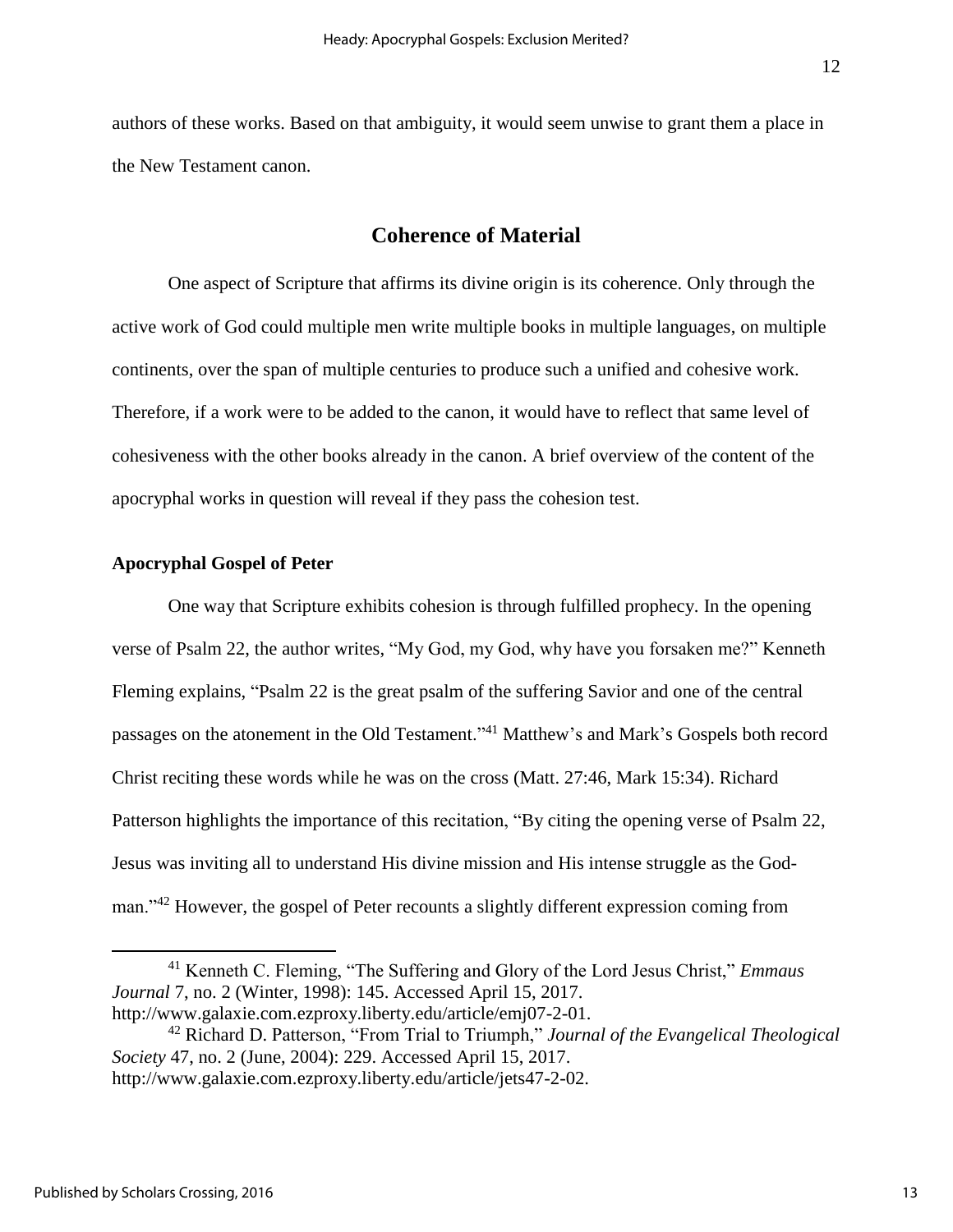Christ, "And the Lord cried out, 'My power, O power, you have left me behind!"<sup>43</sup> It is beyond the scope of this paper to discuss in depth the implications of this change. However, it does demonstrate a lack of cohesion between the gospel of Peter and the canonical Gospels.

## **Apocryphal Gospel of Judas**

The gospel of Judas represents an even greater problem with cohesion. According to Ehrman, "What was most striking to the scholars who first investigated the text is that Judas is given such a high profile in the account. He alone among the disciples is portrayed as recognizing who Jesus really is (he is not from the world of the creator)."<sup>44</sup> Now, contrast that "high profile" of Judas from his gospel with Judas' "profile" in the canonical Gospels. He is portrayed as a traitor, (Matthew 26:14-16, 23-5, Mark 14:10-11) possessed by Satan, (Luke 22:3- 6, John 13:27) a devil, (John 6:70-71) and controlled by the Devil (John 13:2). This perhaps leads Gathercole to conclude that, of all the antagonists in the story of Christ's life, the "worst offender is one of his own disciples— Judas Iscariot."<sup>45</sup>

## **Apocryphal Gospel of Thomas**

While the gospel of Judas presented greater difficulty with cohesion than did the gospel of Peter, the gospel of Thomas presents even greater difficulty. First, unlike the canonical Gospels, the gospel of Thomas is not a narrative. Rather, it is a collection of Christ's supposed sayings. While some of these sayings are very similar to the words of Christ as found in the Canonical Gospels, many of them are startlingly different. The result is a Christ quite different from the one found in the canonical accounts. Kruger points out, "The book has a strong Gnostic

<sup>43</sup> Ehrman, *Apocryphal Gospels,* 381.

<sup>44</sup> Ibid., 390.

<sup>45</sup> Gathercole, *The Gospel of Judas,* 11.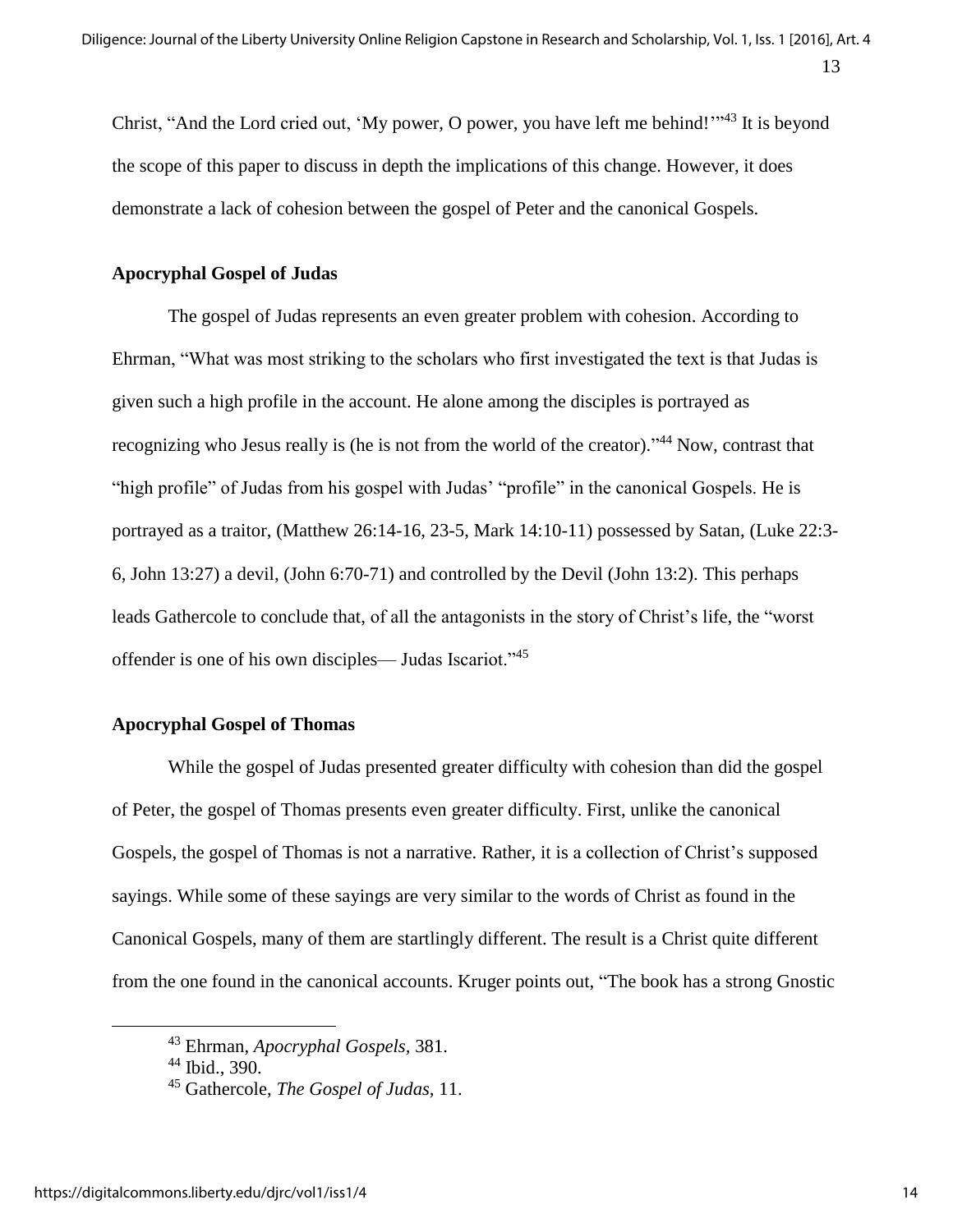flavor throughout, advocating a Jesus less concerned with showing that he is divine and more concerned with teaching us to find the divine spark within ourselves."<sup>46</sup> William Lane goes even farther in his assertion by saying, "Far from being Synoptic in character, is thoroughly gnostic."<sup>47</sup> Still others passionately warn, "The so-called Gospel of Thomas is shot through with Gnostic philosophy."<sup>48</sup> Therefore, it would seem that the gospel of Thomas, like Peter and Judas, would damage the cohesiveness of the canon if they were granted entrance therein.

## **Conclusion**

Until Christ returns, Satan will continue to actively work to undermine the Word of God. Mankind will be forced on a daily basis to choose between truth and error. This paper has made no attempt to critique the different canonical models. Rather, it has recognized the clear existence of a well-established canon. Furthermore, it has attempted to demonstrate that the books contained in the canon possess certain qualities and characteristics. Therefore, it is only logical that, if a book is to be added, it must also possess those qualities and characteristics. At face value, the gospels of Peter, Judas, and Thomas do not seem to meet those minimum requirements. While the exact date of their origins is unknown, scholars can tell that they originated significantly later than the canonical Gospels. For the most part, their authors are unknown while the authors of the canonical gospels are fairly well documented by the early

<sup>46</sup> Kruger, *Canon Revisited,* 328.

<sup>47</sup> William L. Lane, "A Critique of Purportedly Authentic Agrapha," *Journal of the Evangelical Theological Society* 18, no. 1 (Winter, 1975): 34. Accessed April 3, 2017. http://www.galaxie.com.ezproxy.liberty.edu/article/jets18-1- 03?highlight=%22Gospel%20of%20Thomas%22.

<sup>48</sup> William Lane Craig, "Rediscovering the Historical Jesus: Presuppositions and Pretentions of the Jesus Seminar," *Faith and Mission* 15, no. 2 (Spring, 1998): 8. Accessed April 6, 2017. http://www.galaxie.com.ezproxy.liberty.edu/article/fm15-2- 01?highlight=%22Date%22%20%22gospel%20of%20Philip%22.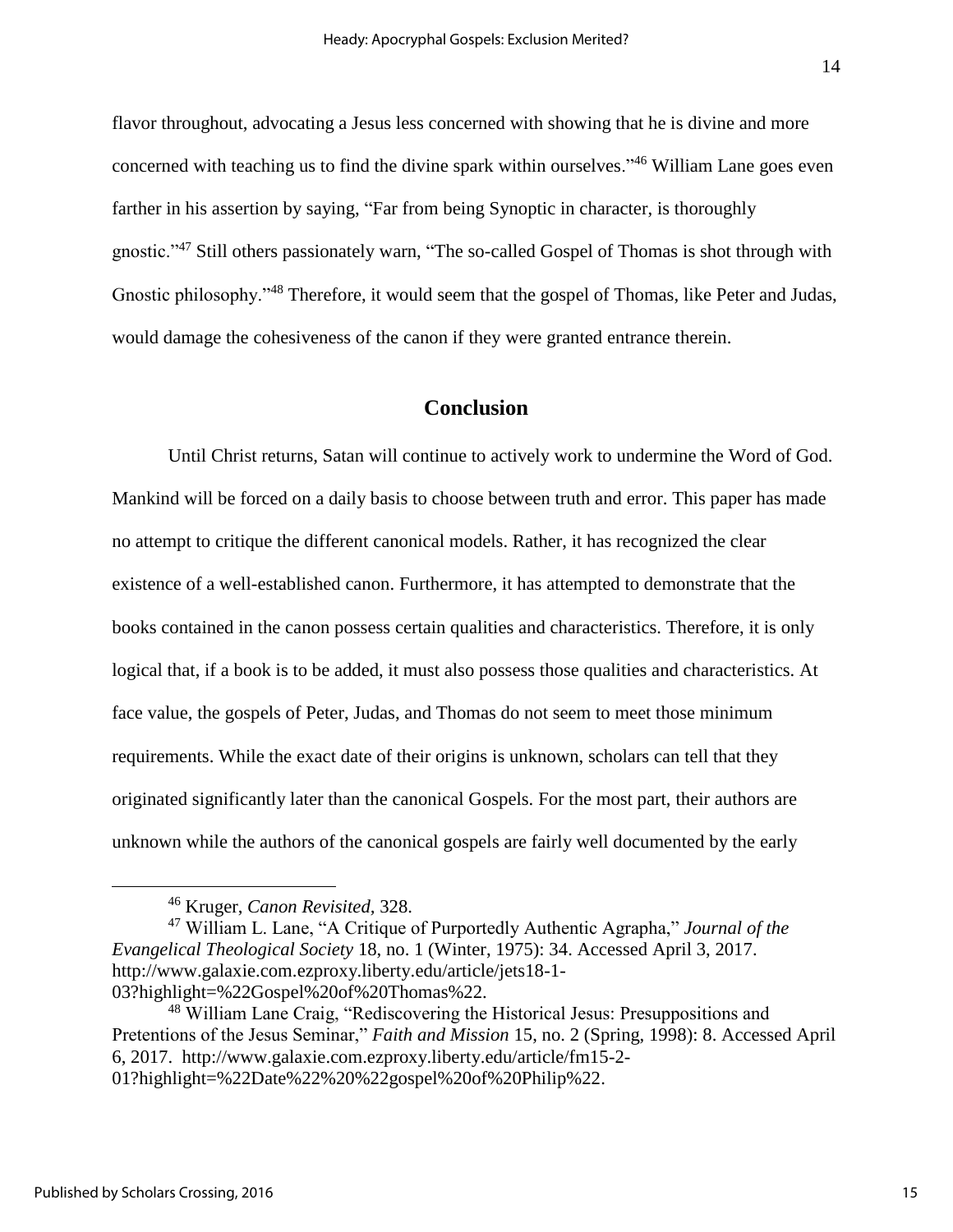church fathers. Most importantly, their message in not cohesive with the message of the canonical Gospels. It seems clear that the exclusion of the apocryphal gospels of Judas, Peter, and Thomas from the canon is merited.

God takes His Word very seriously. In the closing verses of Revelation, John gives this sober warning, "I warn everyone who hears the words of the prophecy of this book: if anyone adds to them, God will add to him the plagues described in this book, and if anyone takes away from the words of the book of this prophecy, God will take away his share in the tree of life and in the holy city, which are described in this book" (Revelation 22:18-19). For the past two centuries, Christ's bride has carefully guarded His Word. If He tarries, she must continue to do so in the years, decades, and centuries to follow.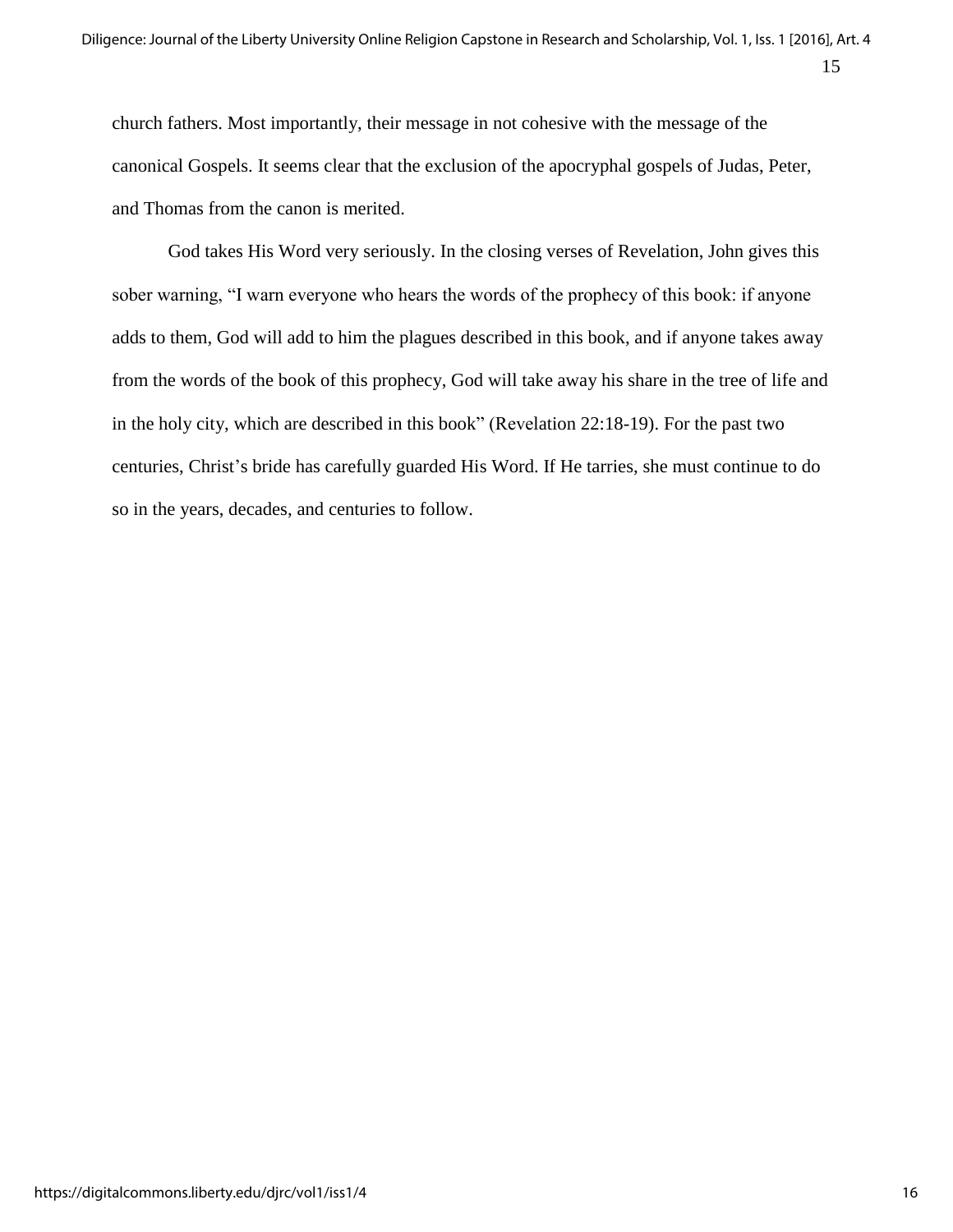## **Bibliography**

- Alexander, T. Desmond, Brian S. Rosner, D. A. Carson, and Graeme Goldsworthy, eds. *New Dictionary of Biblical Theology: Exploring the Unity and Diversity of Scripture*. Downers Grove, IL: Inter-Varsity Press, 2000.
- Bauckham, Richard. *Jesus and the Eyewitnesses: The Gospels as Eyewitness Testimony.* Grand Rapids, MI: Eerdmans Publishing Company, 2006. Accessed May 6, 2017. http://web.b.ebscohost.com.ezproxy.liberty.edu/ehost/ebookviewer/ebook/bmxlYmtfXzE wNTg1MTZfX0FO0?sid=00f5ecb6-4ff8-4bbb-8519- 313a5cdd454d@sessionmgr102&vid=2&format=EK&rid=1
- Black, David Alan. "The Historical Origins of the Gospels." *Faith and Mission* 18, no. 1 (Fall, 2000): 21-38. Accessed April 5, 2017. http://www.galaxie.com.ezproxy.liberty.edu/article/fm18-1- 02?highlight=%22Date%22%20Gospels%20gospel%20matthew%20mark%20luke%20j ohn.
- Brand, Chad, Charles Draper, Archie England, Steve Bond, E. Ray Clendenen, Trent C. Butler, and Bill Latta, eds. *Holman Illustrated Bible Dictionary.* Rev. ed. Nashville, TN: Holman Bible Publishers, 2003.
- Childs, Brevard S. *Introduction to the Old Testament as Scripture*. 1979. Reprint, Philadelphia, PA: Augsburg Fortress Publishers, 2011.
- Craig, William Lane. "Rediscovering the Historical Jesus: Presuppositions and Pretentions of the Jesus Seminar." *Faith and Mission* 15, no. 2 (Spring, 1998): 3-13. Accessed April 6, 2017. http://www.galaxie.com.ezproxy.liberty.edu/article/fm15-2- 01?highlight=%22Date%22%20%22gospel%20of%20Philip%22.
- Ehrman, Bart D. and Zlatko Plese. *Apocryphal Gospels: Texts and Translations.* Oxford, New York: Oxford University Press, 2011. Accessed April 6, 2017. http://site.ebrary.com.ezproxy.liberty.edu/lib/liberty/detail.action?docID=10521082.
- Elwell, Walter A. Editor. *Evangelical Dictionary of Theology*. 2<sup>nd</sup> ed. Grand Rapids, MI: Baker Academic, 2001.
- Fleming, Kenneth C. "The Suffering and Glory of the Lord Jesus Christ." *Emmaus Journal* 7, no. 2 (Winter, 1998): 139-156. Accessed April 15, 2017. http://www.galaxie.com.ezproxy.liberty.edu/article/emj07-2-01.
- Foster, Paul. "The Gospel of Peter." *The Expository Times* 118, no. 7 (July, 2016): 318-325. Accessed April 6, 2017. http://dx.doi.org.ezproxy.liberty.edu/10.1177%2F0014524607077127.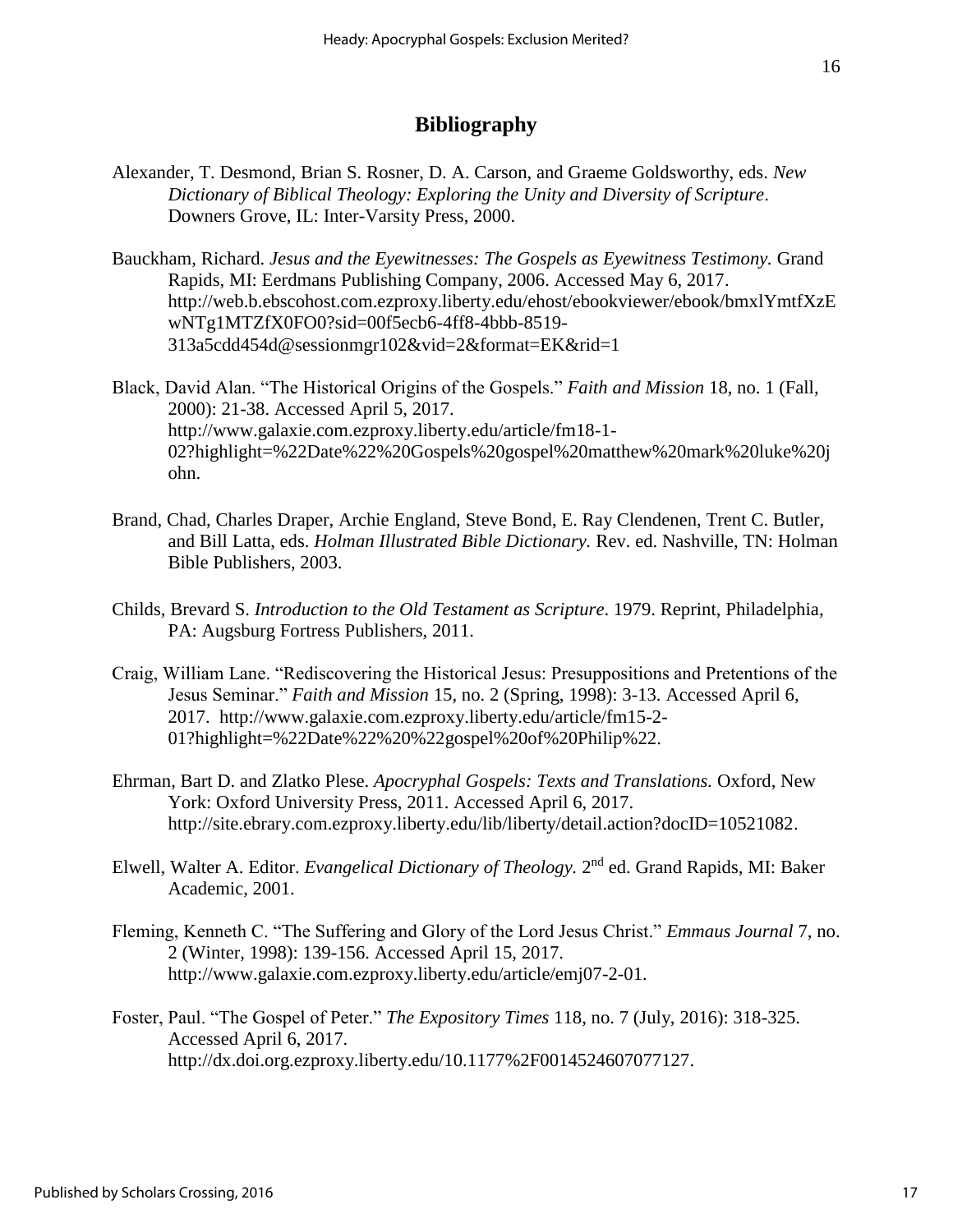- ———. *The Non-Canonical Gospels.* New York City, NY: Bloomsbury Publishing, 2008. Accessed April 8, 2017. http://site.ebrary.com.ezproxy.liberty.edu/lib/liberty/reader.action?docID=10427233&pp  $g=1$ .
- Gathercole, Simon. *The Gospel of Judas: Rewriting Early Christianity.* Oxford, New York: Oxford University Press, 2007. Accessed April 8, 2017. http://site.ebrary.com.ezproxy.liberty.edu/lib/liberty/reader.action?docID=10199724&pp  $g=1$ .
- Jelinek, John A. "The Parable of the Lost Sheep in the Gospel of Thomas." *Michigan Theological Journal* 5, no. 1 (Spring, 1994): 26-56. Accessed, April 3, 2017. http://www.galaxie.com.ezproxy.liberty.edu/article/mtj05-1- 02?highlight=%22Gospel%20of%20Thomas%22.
- Jipp, Joshua W. "Dating Thomas: Logion 53 as a Test Case for Dating the Gospel of Thomas within an Early Christian Trajectory." *Bulletin for Biblical Research* 20, no. 2 (NA, 2010): 237-55. Accessed April 3, 2017. http://www.galaxie.com.ezproxy.liberty.edu/article/bbr20-2- 05?highlight=%22Gospel%20of%20Thomas%22.
- Kruger, Michael J. *Canon Revisited: Establishing the Origins and Authority of the New Testament Books.* Wheaton, IL: Crossway, 2012. Accessed April 8, 2017. http://ezproxy.liberty.edu/login?url=http://search.ebscohost.com/login.aspx?direct=true& db=nlebk&AN=1140484&site=ehost-live&scope=site.
- Kruger, Michael J. "The Definition of the Term 'Canon:' Exclusive or Multidimensional?" *Tyndale Bulletin* 63, no. 1 (NA, 2012): 1-20. Accessed April 2, 2017. http://www.galaxie.com.ezproxy.liberty.edu/article/tynbul63-1-01?highlight=canon.
- Lane, William L. "A Critique of Purportedly Authentic Agrapha." *Journal of the Evangelical Theological Society* 18, no. 1 (Winter, 1975): 29-35. Accessed April 3, 2017. http://www.galaxie.com.ezproxy.liberty.edu/article/jets18-1- 03?highlight=%22Gospel%20of%20Thomas%22.
- Patterson, Richard D. "From Trial to Triumph." *Journal of the Evangelical Theological Society* 47, no. 2 (June, 2004): 213-233. Accessed April 15, 2017. http://www.galaxie.com.ezproxy.liberty.edu/article/jets47-2-02.
- Peckham, John C. "The Canon and Biblical Authority: A Critical Comparison of Two Models of Canonicity." *Trinity Journal* 28, no. 2 (Fall 2007): 229-49. Accessed March 31, 2017. http://www.galaxie.com.ezproxy.liberty.edu/article/trinj28-2-05?highlight=canon.
- Perrin, Nicholas. "Thomas: The Fifth Gospel?" *Journal of the Evangelical Theological Society*  49, no. 1 (March, 2006): 67-80. Accessed April 3, 2017.